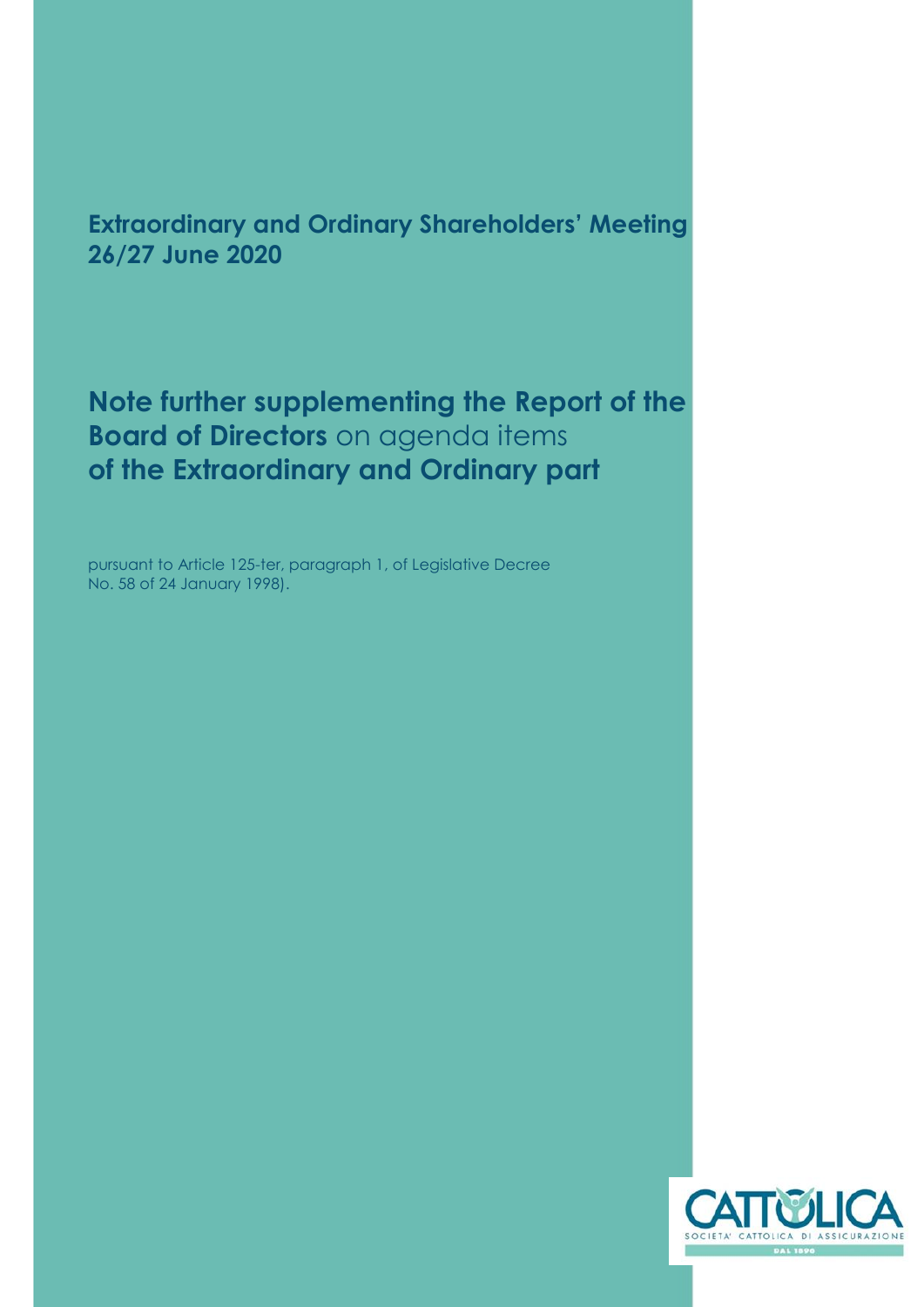Dear Shareholders,

This document constitutes an update and supplement to the Explanatory Reports of the Board of Directors for the Extraordinary and Ordinary Shareholders' Meeting of 26/27 June 2020, prepared pursuant to Article 125-ter, paragraph 1, of Legislative Decree No. 58 of 24 January 1998, published on 25 May 2020, by Società Cattolica di Assicurazione Società Cooperativa ("Cattolica" or the "Company").

This supplementary document (the "Supplementary Document") is published to take account of instructions received from the Supervisory Authority subsequent to the call of the Cattolica Shareholders' Meeting for 26/27/6/2020 and also, for to provide relevant updates following events that occurred after the aforementioned meeting was called, set out in the press release previously issued by the Company on 1 June 2020.

The relevant supplementary information is set out below with reference to the specific items on the agenda, as indicated by Consob in a special request pursuant to Article 114 of the Consolidated Law on Finance, without prejudice to all other provisions in the aforementioned previously published Explanatory Reports and the accompanying notes, published on 8 June 2020.

Verona, 22 June 2020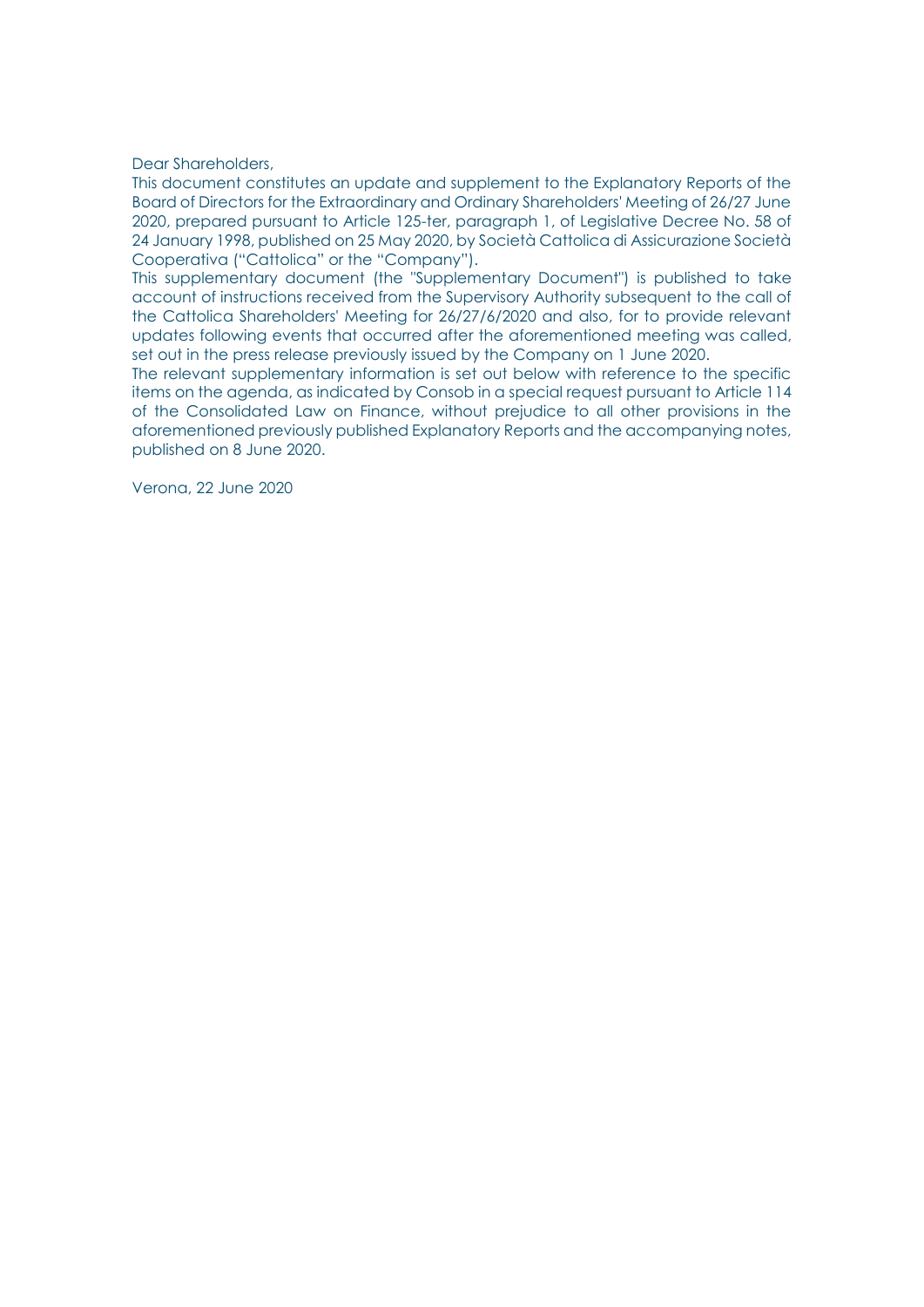## *EXTRAORDINARY PART*

**Regarding the matter in point 1 of the Extraordinary part** – "*Articles of Association: amendments to Articles 23, 29, 30, 32, 33, 37, 38, 39, 40, 41, 42, 46 and 59.* Related and consequent resolutions." - clarification is set out below on the coordination of the provisions in Articles 38 and 42 of the Articles of Association, the subject of amendments. In this regard, it should be noted that the provisions regarding the new wording of Article 42 on the duty of information of the Managing Director refer to the provisions of current legislation, including self-regulation, specifying the frequency of reporting to the Board and broadening the scope of information provided for the entire Group. In this case, the Articles of Association confirm the autonomous capacity and responsibility for provision of information and reporting to the Board of the Managing Director, possibly also on the initiative of the Chairman, on specific questions and situations.

This duty of information is distinct from the ordinary duty which requires Directors to provide full information on operations, referenced in Article 38 and which is incumbent on the Chairman. This requirement is fulfilled through reports prepared periodically, or expressly and promptly given the arising of extraordinary circumstances or events, by the Managing Director and/or by the General Manager.

Therefore, the coordination of the two rules does not give rise to inconsistencies, but rather an emphasis on the information requirements for the benefit of the Board of **Directors** 

With regard to the subject in point 2 of the Extraordinary Part – "Proposal to grant the *Board of Directors the power, pursuant to Article 2443 of the Italian Civil Code, to increase the share capital on one or more occasions by 26 June 2025, for a maximum total amount of €500 million, including any share premium, by issuing ordinary shares without nominal value and having the same characteristics as those in circulation, including with limitation of the option rights and reserved to financing bodies and/or institutional investors, pursuant to and in compliance with the legal conditions, with all more extensive rights to establish, for each tranche, subject to the aforementioned limits, the methods, terms and conditions of the transaction, including the issue price and any share premium, to be determined for the first tranche, on the basis of the value of the shareholders' equity and the average listed price of the shares during the period from 1 May 2019 - 30 April 202, and for the second tranche, based on the value of the shareholders' equity and considering the trend of listed prices for the shares over the last six months, and the dividend entitlement. The consequent amendment of Article 6 of the Articles of Association: Related and consequent resolutions*" – additional information is provided below:

1. *With regard to the updated estimated solvency position of the Cattolica Assicurazioni Group, the Parent Company and the main subsidiaries, with an indication of the solvency ratio and the MCR, indicate the factors underlying the deterioration of the solvency situation of the entities of the group under stress or in breach of the solvency capital requirement, as well as of the initiatives already launched or planned, including at the request of the competent prudential Authority.*

The Cattolica Group continues its weekly monitoring of the solvency position, considering the performance of the financial variables that contribute to the performance of this indicator. The solvency ratio remains impacted by the constraints associated with the limited effectiveness of countercyclical measures and is exposed to short-term dynamics that do not fully reflect the industrial soundness of the insurance business. The most recent monitoring exercise, reported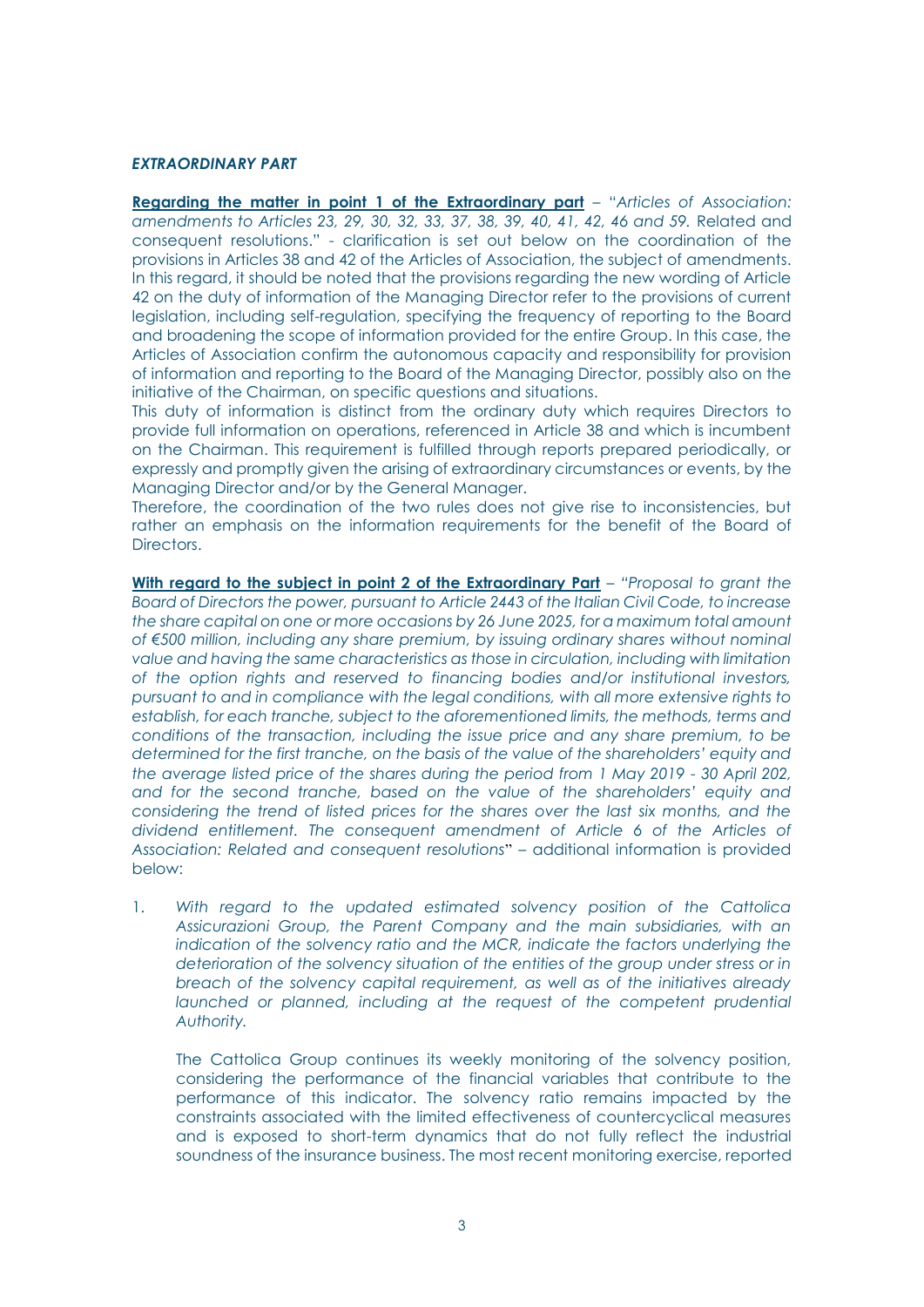on 12 June 2020, does not indicate any breach of regulatory thresholds. The Cattolica Group presents a solvency ratio of 133%, while the Parent Company achieves 141%. With regard to the main subsidiaries, the following represents the solvency ratio as estimated on the same date.

| <b>Company</b>           | <b>Solvency ratio</b> |
|--------------------------|-----------------------|
| <b>BCC Vita</b>          | 111%                  |
| Vera Vita                | 110%                  |
| Lombarda Vita            | 259%                  |
| <b>TUA Assicurazioni</b> | 157%                  |

The ratio relating to the Group MCR is estimated to be 157%. All subsidiaries have values in excess of 200%, with the exception of ABC Assicura, whose MCR is the same as the absolute floor established by law and with a ratio of 119%.

The Group has launched a number of major initiatives to address the situation generated by the Covid-19 pandemic and its impact on the solvency position.

With regard to the Group's financial soundness, the Board of Directors, as stated above, duly acknowledged the IVASS recommendations and instructed management to prepare a plan within the agreed time-scales. The first and most fundamental stage of this initiative is the Shareholders' Meeting, called to approve the delegation of powers to the Board of Directors to implement a capital increase for a maximum total amount of €500 million. The Group is aware of the expectations imposed by the Institution and intends to promote a plan that satisfies both the latter and its own Partners and Shareholders.

With reference to the main Subsidiaries, action plans were launched to restore the solidity of the companies most affected by the current situation. BCC Vita and Vera Vita will benefit from a capital contribution, associated with a reduction in exposure to Italian government bonds, in order to limit exposure to a possible increase in spreads. This decision is a continuation of the diversification measures already under way and will be pursued in accordance with the interests of policyholders. The subsidiary ABC Assicura will also be the subject of a capital intervention of limited amount, in order to protect the ratio on the MCR.

2. *Concerning the methods used to quantify the capital increase the subject of the delegation of powers, the Directors' considerations regarding the appropriateness of the capital increase in relation to the Group's capital requirement and the indication of the methods of allocation and use of the proceedings of €500 million for the Parent Company and the subsidiaries.*

In light of the situation caused by the pandemic and the management and Directors' awareness of the importance of having the tools to preserve financial solidity, the ability to take prompt action and to finance projected growth, including through strategic transactions such as the possible extension of the distribution agreement with Banco BPM, it was decided to request the Shareholders' Meeting to delegate powers for an overall maximum amount of €500 million. This figure reflects the need for flexibility and was deemed appropriate for the cited purposes.

With regard to deployment of the initiative for the purposes of strengthening the capital, it should be noted that, in accordance with the provisions of the *Solvency II* law, the entire amount will primarily service the Parent Company. Capital expenditures for subsidiaries, calibrated to ensure their current and future solidity,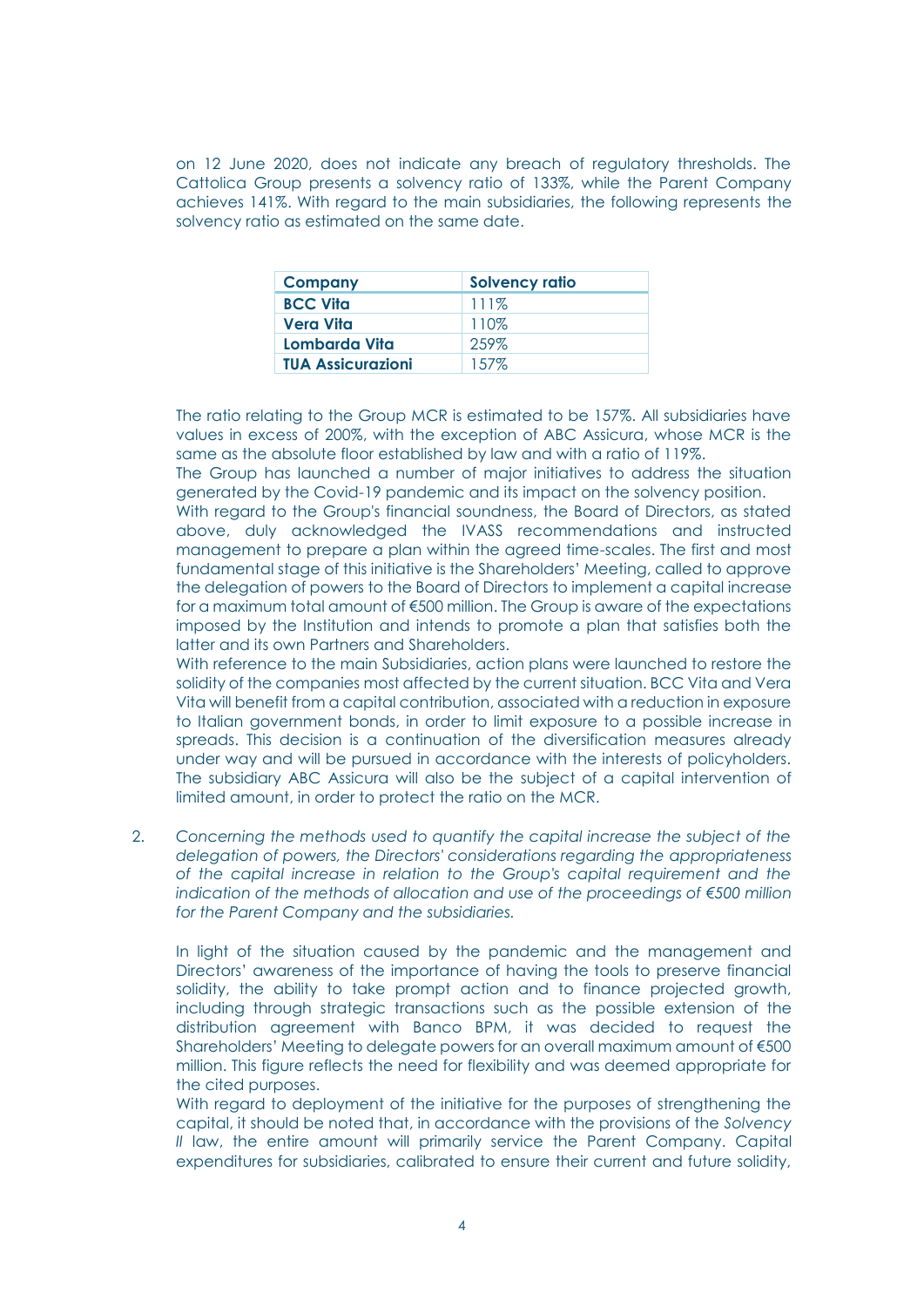constitute choices based on the optimum allocation of capital within the Group and are not alternatives to the strengthening of the Group as a whole.

3. *With regard to the estimate of the impact on the consolidated solvency ratio of the Parent Company and the main subsidiaries arising from the capital increase of the Company and the planned capital increases of the subsidiaries compared with the regulatory minimums and thresholds defined by the Board of Directors as part of the definition of the risk appetite.*

Compared to the estimate of 12 June 2020, a capital contribution of 500 million would generate a *solvency ratio* of the Cattolica Group of around 172%, well above the thresholds of the Risk Appetite System and within the target values projected during presentation of the 2018-2020 Business Plan (160%-180%). It is also noted that the range was defined on the basis of a macroeconomic and financial scenario different from that achieved in the light of the progressive decline of riskfree rates and the Covid-19 pandemic.

The definition of financial interventions for subsidiaries is being finalised. However, on the same date of 12 June, the measures will restore risk appetite thresholds, which have been revised upwards to protect the companies from any new adverse movements in the financial markets. Measures are provided to attain a solvency ratio estimated on the same date of a value of 150% for all Group companies.

4. *On the precise indication of the deadline required by IVASS to implement the capital increase.*

In its letter dated 27 May, the Supervisory Authority expects the capital strengthening to be completed by 30 September 2020.

5. *With regard to the information available on the structure of the capital increase operation, with information on the extent of the various implementation tranches, the relevant timing, the targets of the operation and the expected dilution effects for current shareholders.*

At the present date, no concrete and precise information is available regarding the foreseeable implementation of the capital increase. Reference is made to the proposal submitted to the Extraordinary Shareholders' Meeting on 26/27 June, at which shareholders are asked to delegate powers to the Board of Directors so that they may carry out transactions in this regard. It should be recalled that the delegation of powers provides for the increase, if approved, to be implemented in one or two tranches. If implemented, the dilutive effects will derive from the issue conditions and also from any placement and guarantee agreements, which cannot currently be predicted.

As described in the press release of 1 June, the Issuer will submit to the Supervisory Authority, a Plan to strengthen the Group's Solvency position (and that of certain subsidiaries) by 25 July. Once the Plan is approved, it will be communicated to the market.

6. *Indications regarding any negotiations in progress for the search for potential subscribers to the capital increase, specifying whether any pre-underwriting agreements have been signed and/or any expressions of interest for the operation have been received.*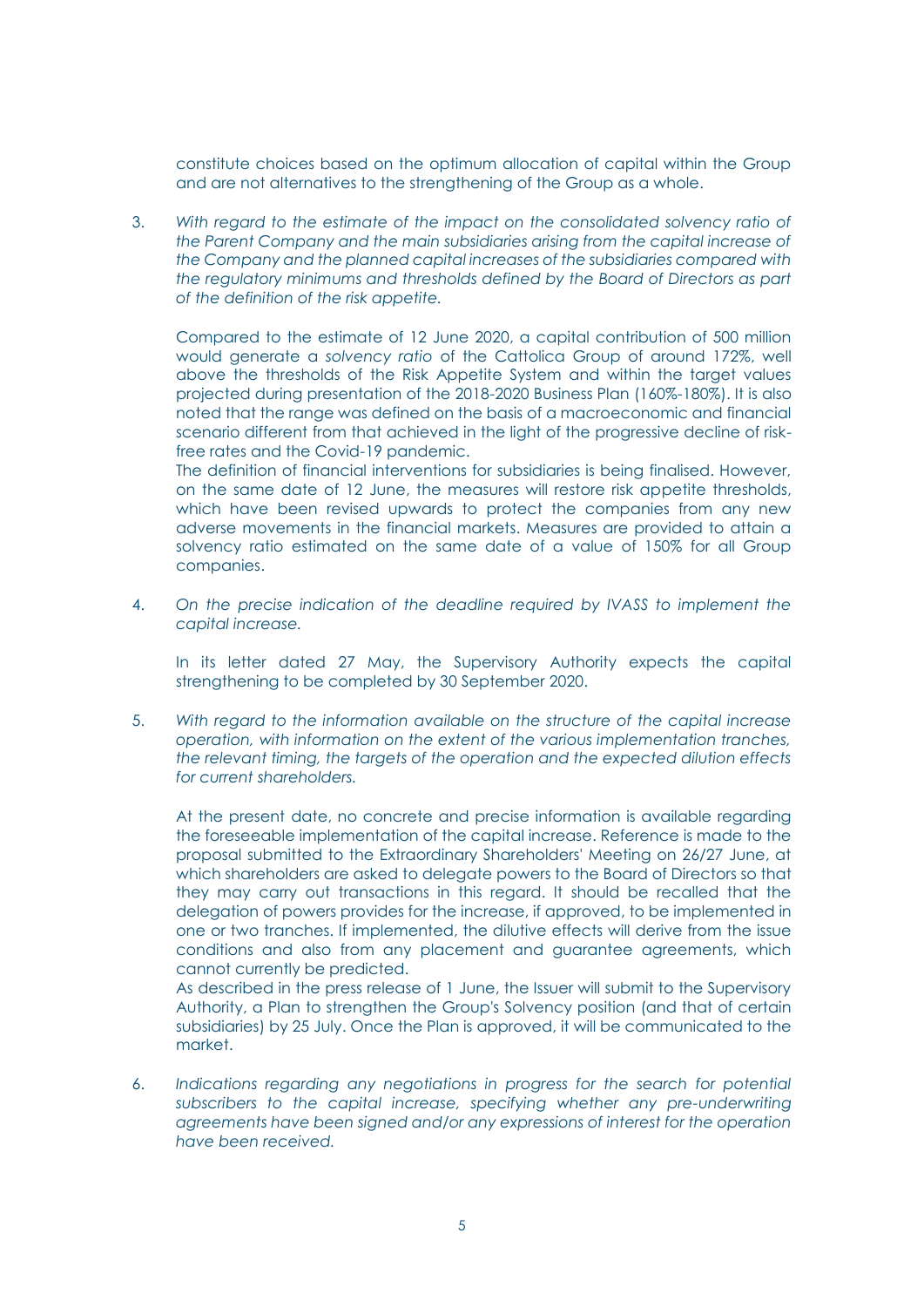On 15 May, Società Cattolica mandated KPMG to provide support, as financial advisers, in dialogue with potential counterparties interested in proposing possible market solutions aimed at achieving a successful outcome for the capital increase and preserving value for the Catholic shareholders. If the meeting between the adviser and the counterparty indicates the feasibility of options that will be appropriately assessed, the adviser will provide the technical and contractual support necessary to implement the preferred option, which will in any case be brought to the attention of the Company's decision-making bodies. Various hypotheses are made in the study but it is not possible to foresee the time-scales and methods for a more precise or improved definition.

In the context of the aforementioned capital increase, not yet implemented, no pre-underwriting agreements have been signed, although numerous expressions of interest have been received from various Italian and foreign business banks.

7. *Information on the current and future consolidated liquidity situation, specifying the actions taken to monitor it.*

The Cattolica Group is developing for each individual Company, a three-year forecast financial plan derived from the business plan objectives.

The plan reviews on a monthly basis the cash flows linked to the technical insurance balance (premiums and settlements) and those related to costs, taxes, salaries, finance (dividends, capital transactions) thus determining the net flow, according to which treasury movements on the investment portfolio are estimated in terms of contributions and withdrawals.

On a monthly basis, the Group areas/business units concerned and coordinated by the Group's treasury verify the consistency of the budget trend with respect to what is planned for the following quarter.

In case of significant deviations from the initial budget, an escalation process is activated for the Strategic Planning and Treasury functions to determine the corrective actions to be taken.

The situation created with the health emergency following the spread of the Covid-19 virus therefore led to the following interventions:

- Creation of a new budget, in which various assumptions were made related to the effects of an assets freeze on projected cash flows;
- portfolio management with cash flow matching policies that would guarantee the necessary liquidity to cover monthly maturities;
- Increased frequency of Treasury monitoring, from weekly to daily, and in consequence the frequency of meetings with the areas increased from monthly to weekly;
- the frequency of monitoring the liquidity of the Group portfolio being increased from monthly to weekly;
- Increase in average cash balances on ordinary current accounts;
- Preparation of new reports on a fortnightly basis summarising monthly performance, annual forecasts of withdrawals and contributions and the level of portfolio liquidity.

The service is provided for all Italian companies, except for the Bcc Vita Company, which performs its activity internally by adopting the same procedures.

The Group's current liquidity situation is currently not critical, with the securities portfolio accounting for 70.1% of liquid and transferable securities with capital gains. Of these, 46.3% are recorded in the current business sector.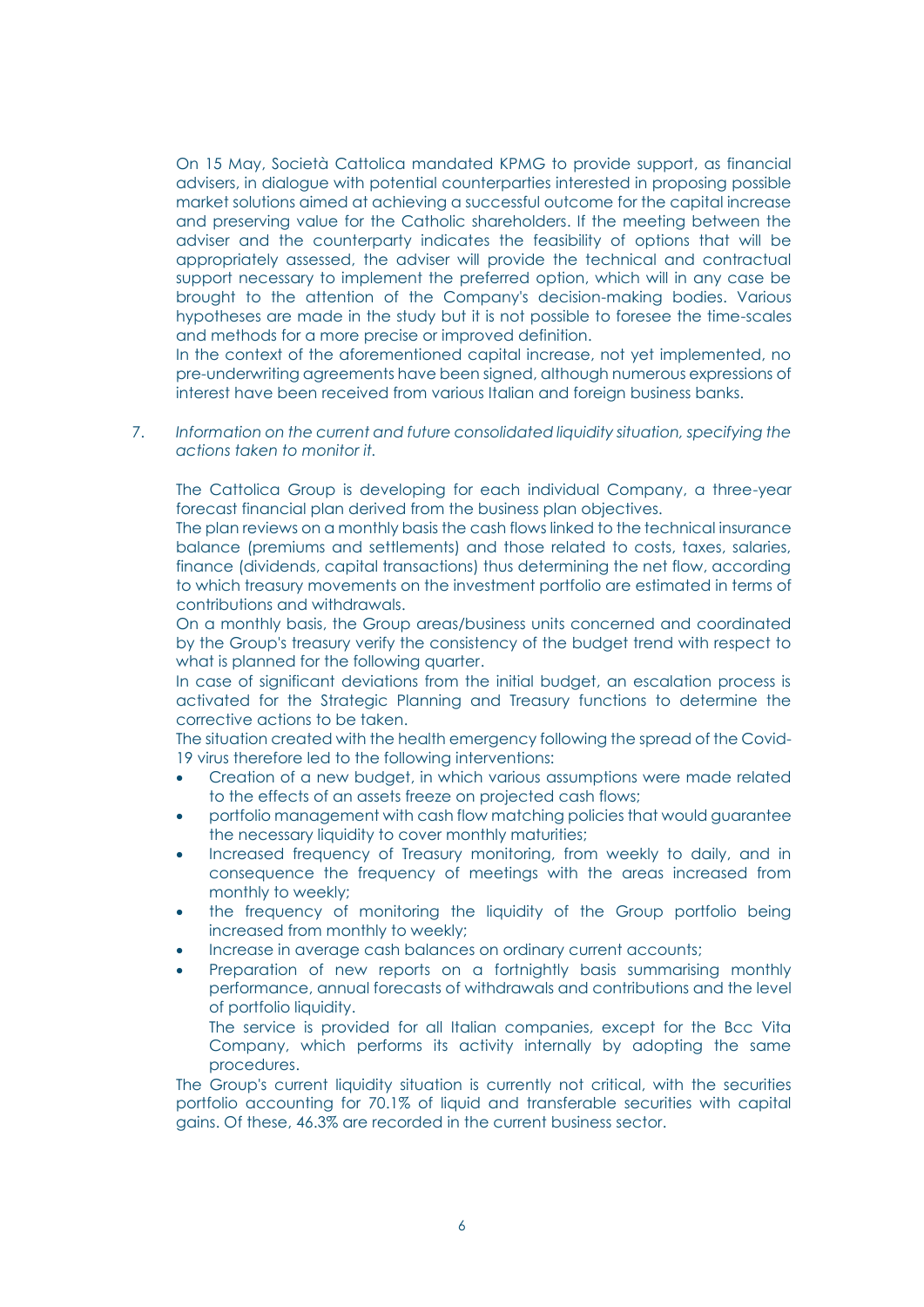Going forward, due to the crisis, more withdrawals than in the initial budgets are estimated for about €878 million overall, of which €190 million in non-life companies and the rest in the life companies.

8. *Updates concerning guidance on the 2020 operating profit, estimated to be between €350 million and €375 million, taking account of recent operating performance and financial markets.*

The guidance on operating income, was initially provided to the market on 6 February following the approval of the Group's rolling 2020-22 plan. It predicted that the indicator will be between 350 and 375 million for the 2020 financial year. On 15 May, alongside approval of the results for the first quarter of 2020, a forecast was supplied that confirmed the guidance. This information was communicated to the markets along with the publication of the results. At the current date, there are no material deviations from the performance forecast. Therefore, without prejudice to factors that are currently unforeseeable, the next developments planned for the current year will be provided with the results for the first half year.

9. *With regard to the presentation of risk profiles for the Group's solvency situation,*  with an indication of the further initiatives that the Company intends to undertake *to strengthen the Group's capital in the event of a failure to achieve the capital increase or if it is implemented by a deadline other than that required by IVASS.*

The Cattolica Group intends to pursue its capital strengthening plan, taking all the necessary measures to meet the challenges of the economic and financial environment in which it operates. IVASS' expectation of capital strengthening thus constitutes the correct route to consolidating the solvency position. With the most appropriate analysis including of time-scales, the Group has duly acknowledged and taken steps to achieve this goal.